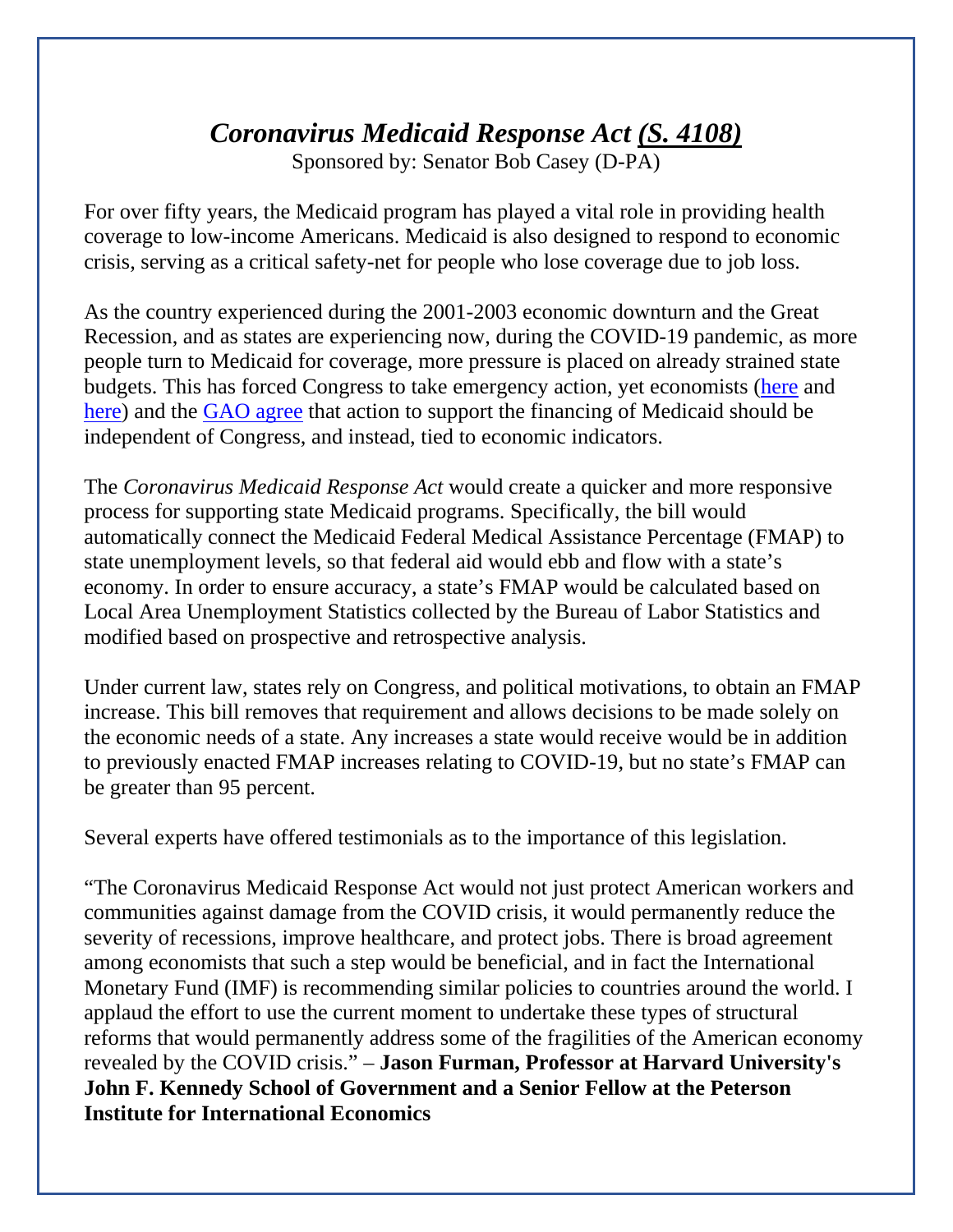"The Coronavirus Medicaid Response Act would protect vulnerable people from losing health coverage, protect safety net providers from cuts that could threaten access to care, and help shore up state budgets, preventing cuts to education and other crucial services. And it would do this not just in the current recession, but in future recessions, by ensuring automatic, timely, and adequate increases in federal Medicaid funding when state unemployment rates spike." - **Andy Slavitt, Former Acting Administrator of CMS**

"State and local governments see costs rise and revenues fall in recessions. It is crucial that the federal government provide the support so budget cuts don't further derail the economy. In particular, Medicaid is a big expense for states and it's one that typically goes up in recessions as more people rely on Medicaid for their health care. A proposal like this is a very sensible way to help states financially and make sure they have the resources to spend on Medicaid." - **Jay Schambaugh, Professor of Economics, George Washington University**

State and local government budgets are facing massive shortfalls, and mounting layoffs and cuts to essential services will worsen the impact of the coronavirus recession. The macroeconomic evidence is clear: Federal aid to budget-constrained state and local governments is one of the most effective ways to reduce the economic damage from a recession. To deliver this aid quickly and effectively, and to ensure families have continued access to life-saving health care, Congress must increase the federal share of Medicaid costs. It must also ensure this aid triggers on automatically at the early signs of a recession and does not stop flowing until the economy has recovered.

This essential, evidence-based policy, championed by Senators Bob Casey, Catherine Cortez-Masto, Michael Bennet, and Sherrod Brown in their Coronavirus Medicaid Response Act, would be a vast improvement over today's ad-hoc process, which often delivers aid to vulnerable workers and families both too little in quantity and too long after their suffering begins." – **Heather Boushey, President and CEO and co-founder of the Washington Center for Equitable Growth**

**For more information or to cosponsor or endorse this bill, please contact:**  [josh\\_kramer@aging.senate.gov](mailto:josh_kramer@aging.senate.gov) and [gillian\\_mueller@casey.senate.gov](mailto:gillian_mueller@casey.senate.gov)

**Cosponsors:** Senators Cortez-Masto (D-NV), Brown (D-OH), Bennet (D-CO), Wyden (D-OR), Rosen (D-NV), Smith (D-MN), Merkley (D-OR), Tester (D-MT), Stabenow (D-MI), Shaheen (D-NH), Booker (D-NJ), Klobuchar (D-MN), Van Hollen (D-MD), Whitehouse (D-RI), Peters (D-MI) and Menendez (D-NJ).